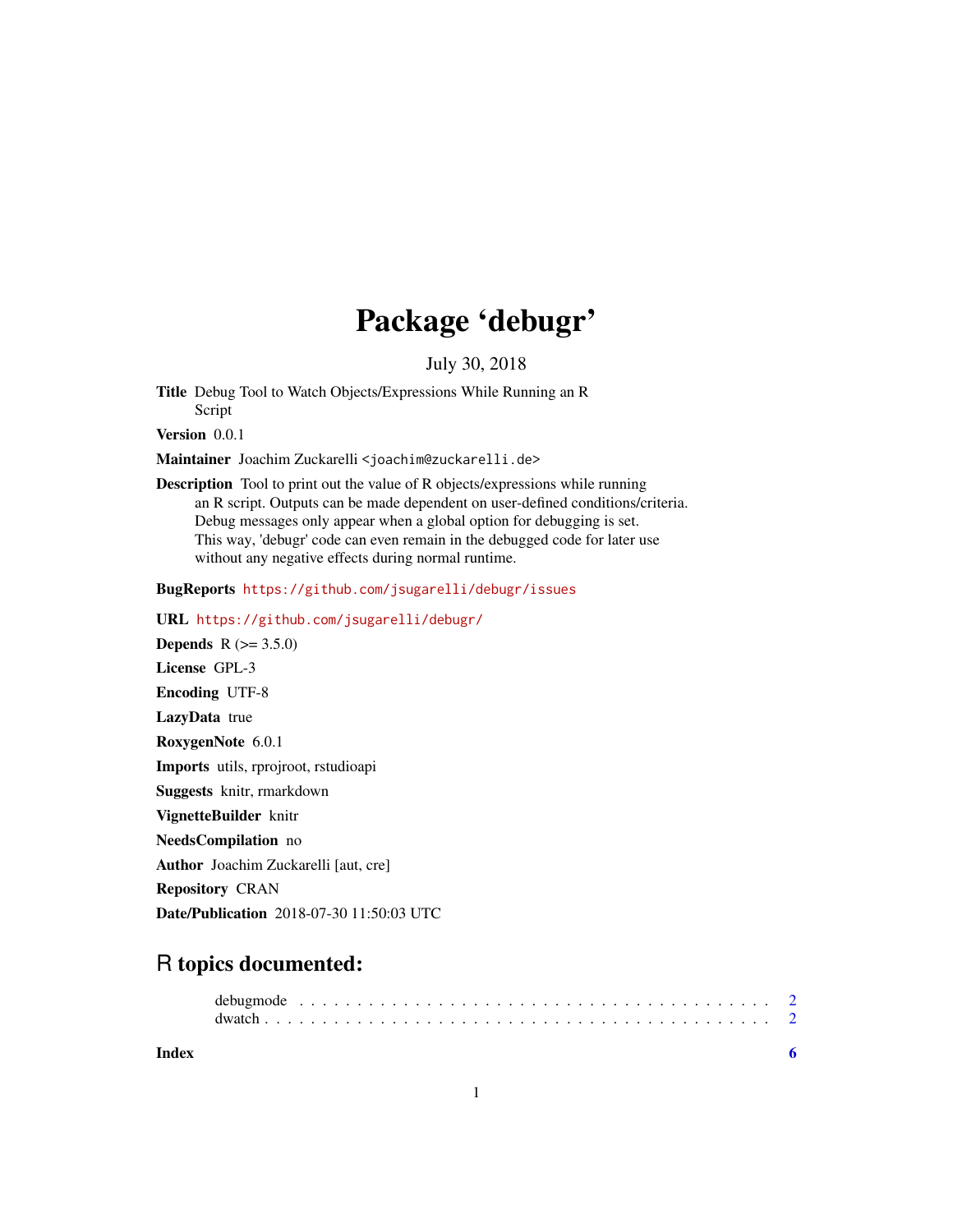#### <span id="page-1-2"></span><span id="page-1-0"></span>Description

The behavior of debugr's main function, [dwatch](#page-1-1), depends on whether or not the debugr *debug mode* is activated or not. The debug mode is turned on and off by setting the global option debugr.active to TRUE and FALSE, respectively. This can be accomplished with the debugr\_switchOn and debugr\_switchOff functions, or manually by running options(debugr.active = TRUE).

#### Usage

debugr\_switchOn() debugr\_switchOff() debugr\_isActive()

#### Details

When debugr.active = TRUE the debug mode is enabled and [dwatch](#page-1-1) produces debugging outputs to the console (or to a file). In contrast, when the debug mode is disabled, [dwatch](#page-1-1) remains "silent" and no output whatsoever will be shown.

#### Functions

- debugr\_switchOn: Switches on the global option for debugging
- debugr\_switchOff: Switches off the global option for debugging
- debugr\_isActive: Check if debug mode is currently active or not

<span id="page-1-1"></span>dwatch *Printing debug outputs during runtime*

#### Description

Prints a debug output to the console or to a file. A debug output can consist of a static text message, the values of one or more objects (potentially transformed by applying some functions) or the value of one or multiple (more complex) R expressions. Whether or not a debug message is displayed can be made dependent on the evaluation of a criterion phrased as an R expression. Generally, debug messages are only shown if the debug mode is activated. The debug mode is activated and deactivated with [debugr\\_switchOn](#page-1-2) and [debugr\\_switchOff](#page-1-2), respectively, which change the logical debugr.active value in the global options. Since debug messages are only displayed in debug mode, the dwatch function calls can even remain in the original code as they remain silent and won't have any effect until the debug mode is switched on again.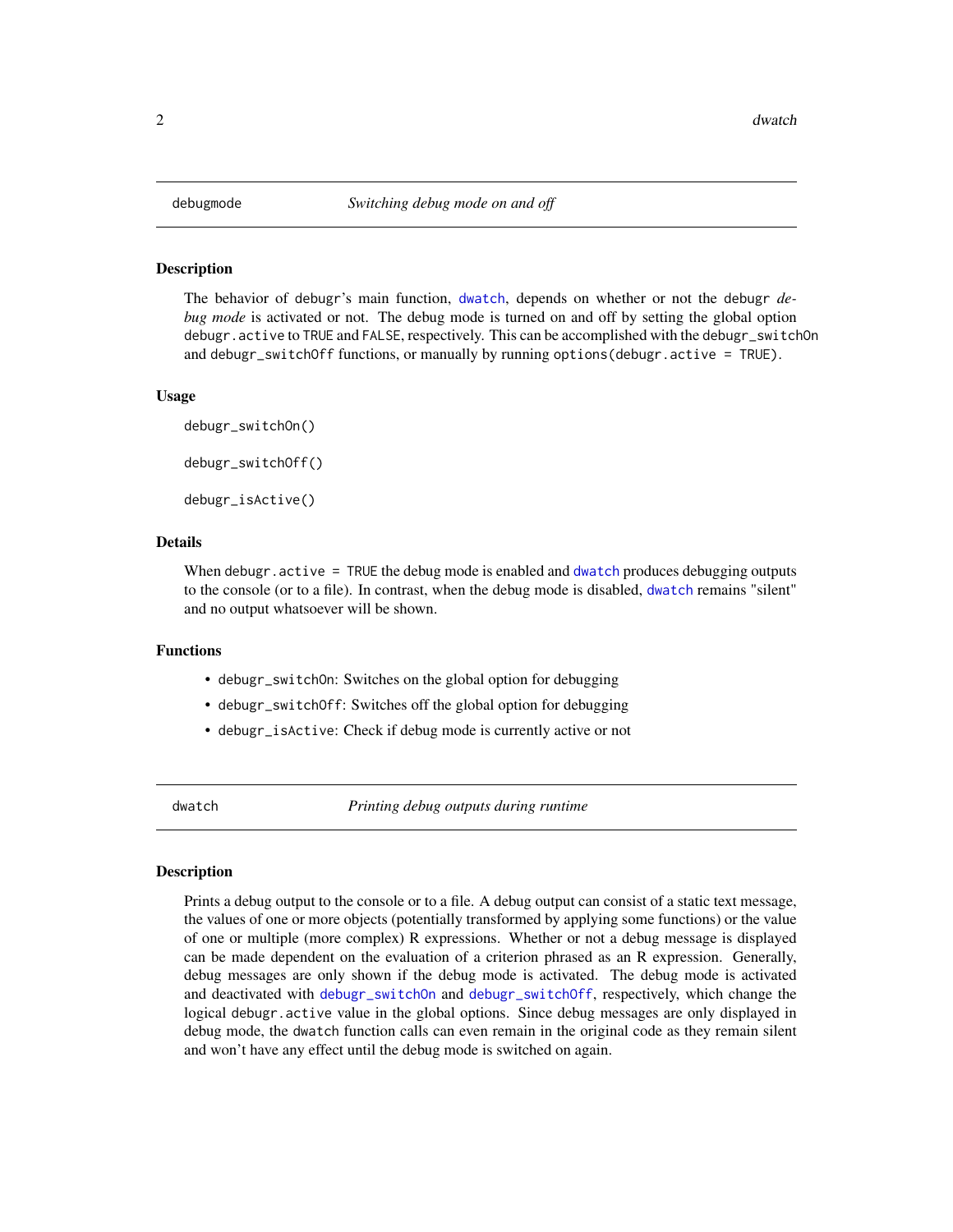#### dwatch 3

#### Usage

```
dwatch(crit = "", objs = NULL, funs = NULL, args = NULL,
  show.all = FALSE, expr = NULL, msg = "", halt = FALSE,
  unique.id = "", suppress.source = FALSE, show.frame = TRUE,
  filename = "")
```
### Arguments

| crit            | An string containing an expression that determines if any debug outputs shall be<br>displayed at all. Only, if crit evaluates to TRUE, a debug output will be shown.                                                                                                                                                                                                                                                                                                                                                                                                                                                          |
|-----------------|-------------------------------------------------------------------------------------------------------------------------------------------------------------------------------------------------------------------------------------------------------------------------------------------------------------------------------------------------------------------------------------------------------------------------------------------------------------------------------------------------------------------------------------------------------------------------------------------------------------------------------|
| objs            | A vector of object names (as strings). The values of these objects will be dis-<br>played in the debug output.                                                                                                                                                                                                                                                                                                                                                                                                                                                                                                                |
| funs            | A vector of function names (as strings) that shall be applied to the objects in<br>objs, one function per object. funs must have the same length as objs. If no<br>function shall be applied to an object, the respective element in the funs vector<br>must be NULL. The functions in funs must undertake the task of printing the<br>object.                                                                                                                                                                                                                                                                                |
| args            | A list of vectors containing additional arguments for the functions in funs. It is<br>assumed that the first argument of each function in funs is the respective object<br>from objs. Additional arguments can then be supplied with args. The args list<br>must have the same number of elements as funs. If a function does not receive<br>any additional arguments, the respective element in the args list must be NULL.<br>Each element of args is a vector of named elements. The element name is the<br>name of the additions argument to the respective funs function, the elements<br>value is the argument's value. |
| show.all        | Prints all objects from the (calling) environment. If set to TRUE, objs is ignored<br>and all objects in the enviroment (with the exception of functions) are included<br>in the debug output.                                                                                                                                                                                                                                                                                                                                                                                                                                |
| expr            | A vector of strings containing expressions to be evaluated and displayed in the<br>debug output. This output comes on top of any msg or objs output.                                                                                                                                                                                                                                                                                                                                                                                                                                                                          |
| msg             | A string containing a general message to be displayed.                                                                                                                                                                                                                                                                                                                                                                                                                                                                                                                                                                        |
| halt            | If TRUE, the execution of the debugged R script is stopped after printing the<br>output.                                                                                                                                                                                                                                                                                                                                                                                                                                                                                                                                      |
| unique.id       | A unqiue string ID that can be chosen by the user. This ID is displayed in the<br>debug output and is used to identify the code section that contains the dwatch<br>call. By default, when a debug output is displayed, dwatch tries to show an<br>extract from the code thats surrounds the dwatch call (this feature can be turned<br>off by setting suppress. source to TRUE).                                                                                                                                                                                                                                             |
| suppress.source |                                                                                                                                                                                                                                                                                                                                                                                                                                                                                                                                                                                                                               |
|                 | If TRUE (default), dwatch tries to find the code section that includes the dwatch<br>call and displays it as part of the debug output. Requires unique . id to be set.                                                                                                                                                                                                                                                                                                                                                                                                                                                        |
| show.frame      | If TRUE (default), a frame is displayed at the top and the bottom of the debug<br>output.                                                                                                                                                                                                                                                                                                                                                                                                                                                                                                                                     |
| filename        | If a filename is provided, all debug message are only printed to the file and not<br>shown on the R console.                                                                                                                                                                                                                                                                                                                                                                                                                                                                                                                  |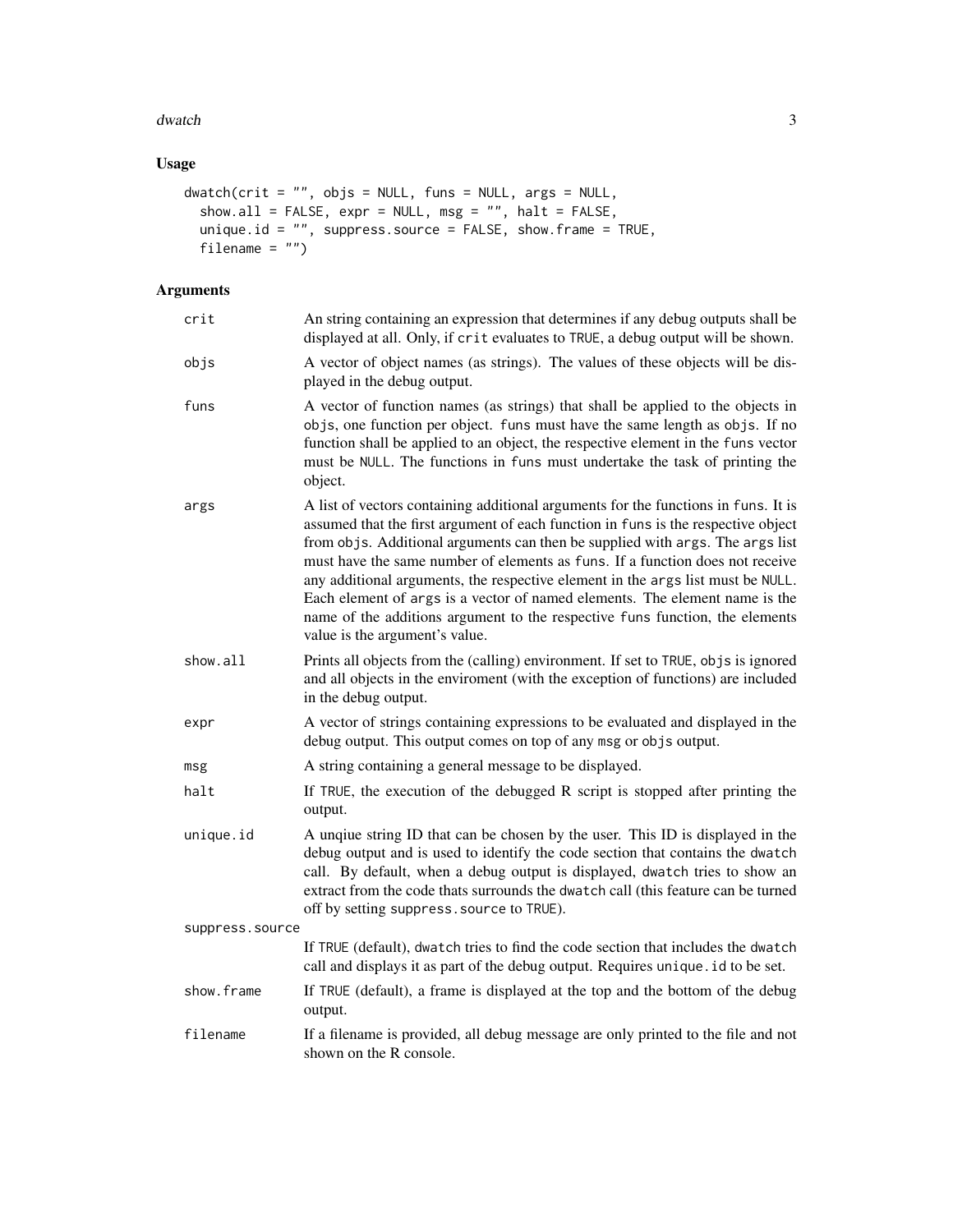4 dwatch and the contract of the contract of the contract of the contract of the contract of the contract of the contract of the contract of the contract of the contract of the contract of the contract of the contract of t

#### See Also

debugr\_switchOn, debugr\_switchOff, debugr\_isActive

#### Examples

```
library(debugr)
```

```
# --- A simple example to print the value of an object
myfunction \leq function(x) {
  justastring <- "Not much information here"
  z \le -1for(i in 1:x) \{# This call can remain in your code; it is only activated when
   # the debug mode is switched on
   dwatch(crit = "z > 40000", objs = c("z"))
   z <- z * i
  }
  invisible(z)
}
# Turn debug mode on
debugr_switchOn()
# Call function for debugging
myfunction(10)
# --- Applying a function to the object that is printed
myfunction \leq function(x) {
  justastring <- "Not much information here"
  z \le -1for(i in 1:x) {
    dwatch(crit = "z > 40000", objs = c("z"), funs=c("format"),
   args = as.list(c(big.maxk = "\\",\\ ""))z \leq z * i}
  invisible(z)
}
myfunction(10)
# --- Same thing, this time with a expression
myfunction \leq function(x) {
  justastring <- "Not much information here"
  z \leq -1
```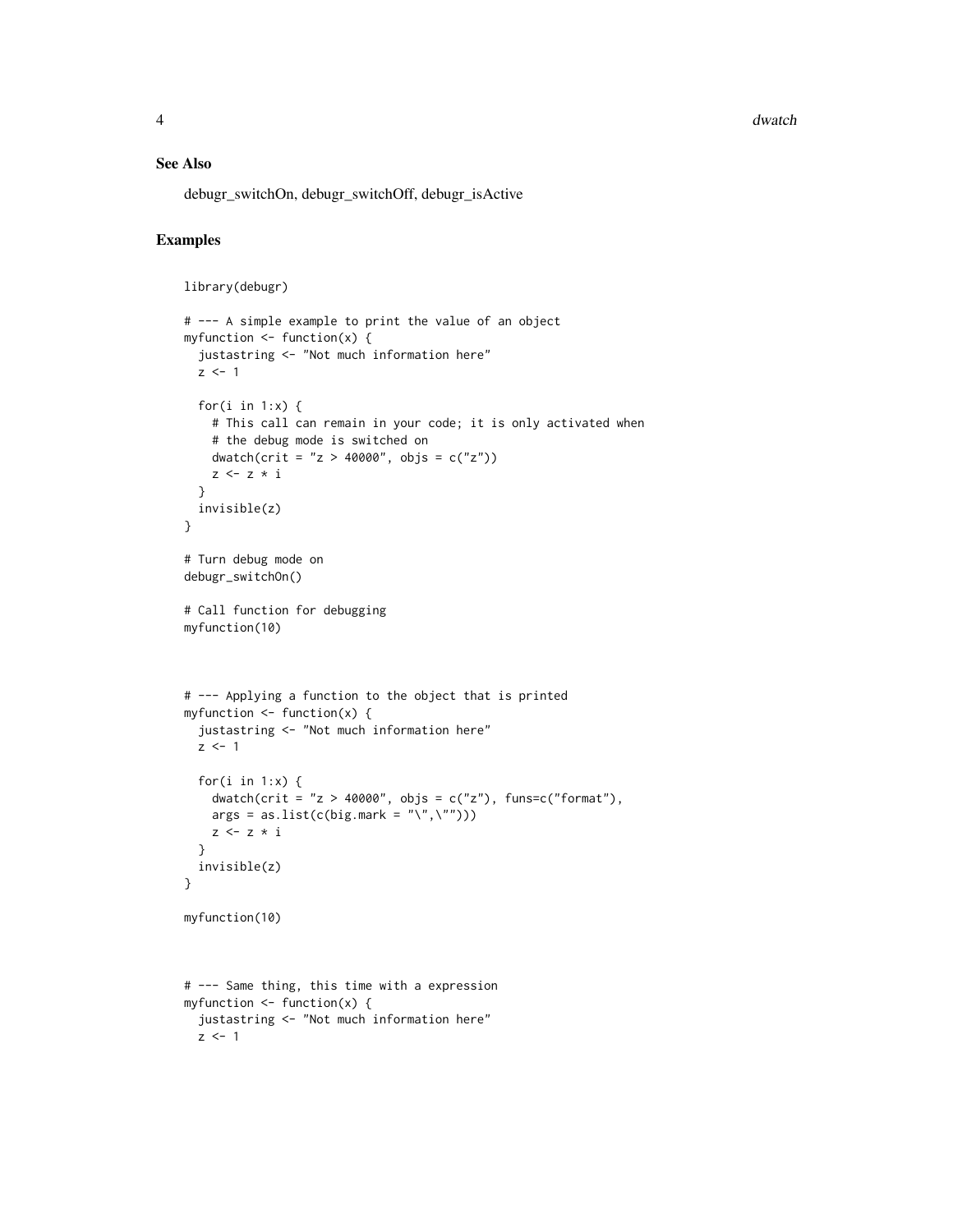### dwatch

```
for(i in 1:x) {
   dwatch(crit = "z > 40000", expr=c("format(z, big.mark = \",\")"))
   z \leq z * i\mathcal{E}invisible(z)
\mathcal{E}myfunction(10)
```